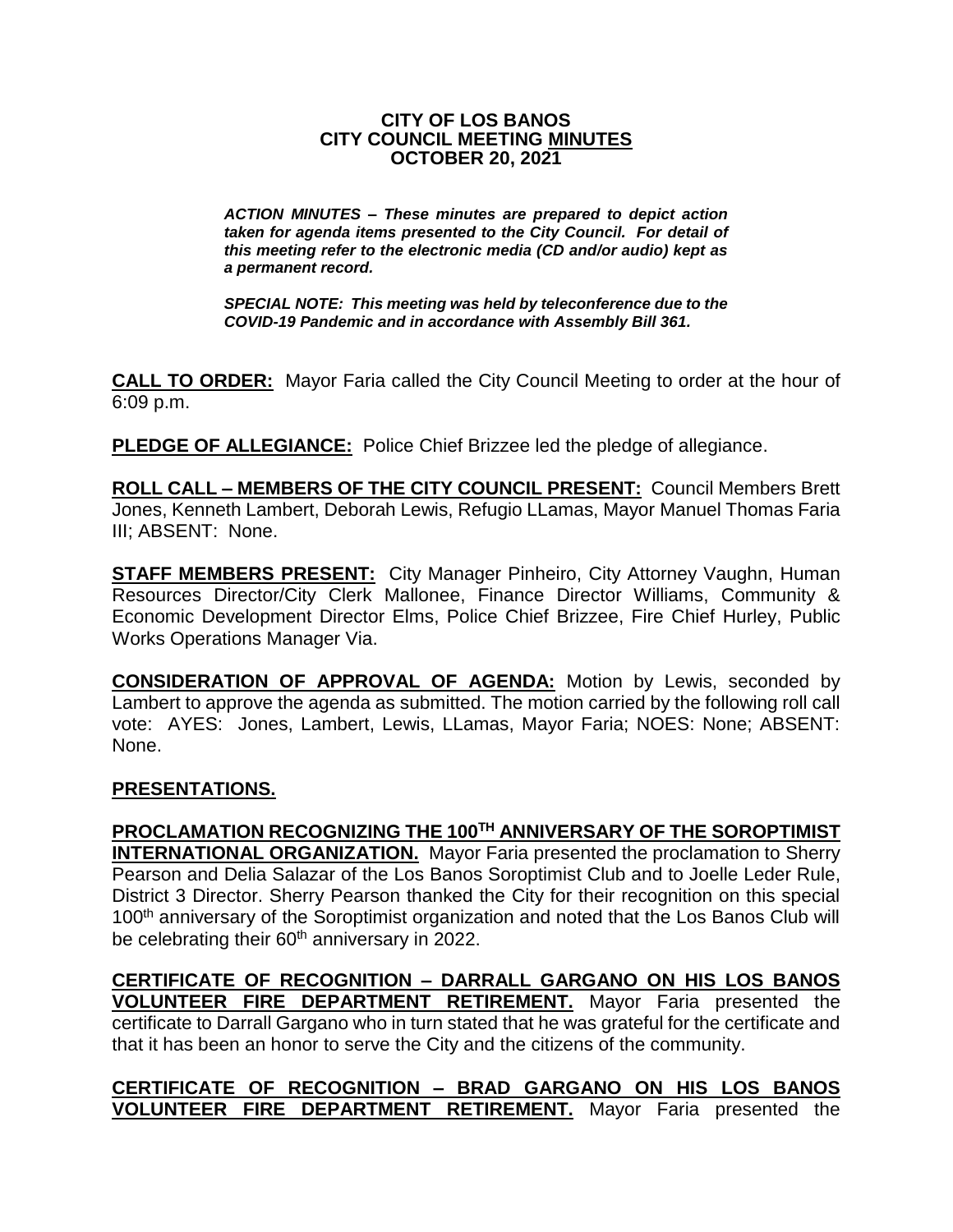certificate to Brad Gargano who in turn thanked the Mayor for the certificate and said serving as a volunteer firefighter has been a privilege.

**PUBLIC FORUM: MEMBERS OF THE PUBLIC MAY ADDRESS THE CITY COUNCIL MEMBERS ON ANY ITEM OF PUBLIC INTEREST THAT IS WITHIN THE JURISDICTION OF THE CITY; INCLUDES AGENDA AND NON-AGENDA ITEMS. NO ACTION WILL BE TAKEN ON NON-AGENDA ITEMS. SPEAKERS ARE LIMITED TO A FIVE (5) MINUTE PRESENTATION. DETAILED GUIDELINES ARE POSTED ON THE COUNCIL CHAMBER INFORMATIONAL TABLE.** Mayor Faria asked those participating in the meeting if they would like to speak and Jessica Moran, Dean of the Merced College – Los Banos Campus, spoke to how the introduction of herself as the new dean is long overdue. She provided a brief background of herself and invited the public to attend the 50<sup>th</sup> Anniversary of Merced College event which will be held on November 5 from 4:00 p.m. – 6:00 p.m. The event is free and there will be various activities going on for the whole family.

Mayor Faria opened the public forum and asked City Clerk Mallonee if she had received any comments by email, for which City Clerk Mallonee stated that she received one comment by email from MARIA H. VARGAS regarding concerns about masks/vaccine mandates. No other comments were received and the public forum was closed.

**CONSIDERATION OF APPROVAL OF CONSENT AGENDA.** Council Member Lambert requested that item 7D – City Council Resolution No. 6408 – Awarding the Bid for the Purchase of Two (2) New 2021-2022 Model Medium Duty Utility Trucks with Lift Gate; Authorizes the Public Works Operations Manager to Issue the Purchase Order to Merced Chevrolet in the Amount of \$114,654.32 be pulled for discussion. Council Member Lewis requested that item 7E - City Council Resolution No. 6409 – Authorizing the Mayor of Los Banos to Enter into a Memorandum of Understanding between the City of Los Banos and the Los Banos Unified School District for Emergency Medical Services Provided by the City's Fire Department be pulled from the consent agenda for discussion and separate vote.

Fire Chief Hurley presented the staff report for City Council Resolution No. 6409 – Authorizing the Mayor of Los Banos to Enter into a Memorandum of Understanding between the City of Los Banos and the Los Banos Unified School District for Emergency Medical Services Provided by the City's Fire Department. Council Member Lewis wanted to make sure that the compensation would be reimbursed and she also requested that if this is going to be extended that staff bring the item back with either a renewal or a whole new Memorandum of Understanding if the current one expires. Motion by Lewis, seconded by Lambert to adopt City Council Resolution No. 6409 – Authorizing the Mayor of Los Banos to Enter into a Memorandum of Understanding between the City of Los Banos and the Los Banos Unified School District for Emergency Medical Services Provided by the City's Fire Department. The motion carried by the following roll call vote: AYES: Jones, Lambert, Lewis, LLamas, Mayor Faria; NOES: None; ABSENT: None.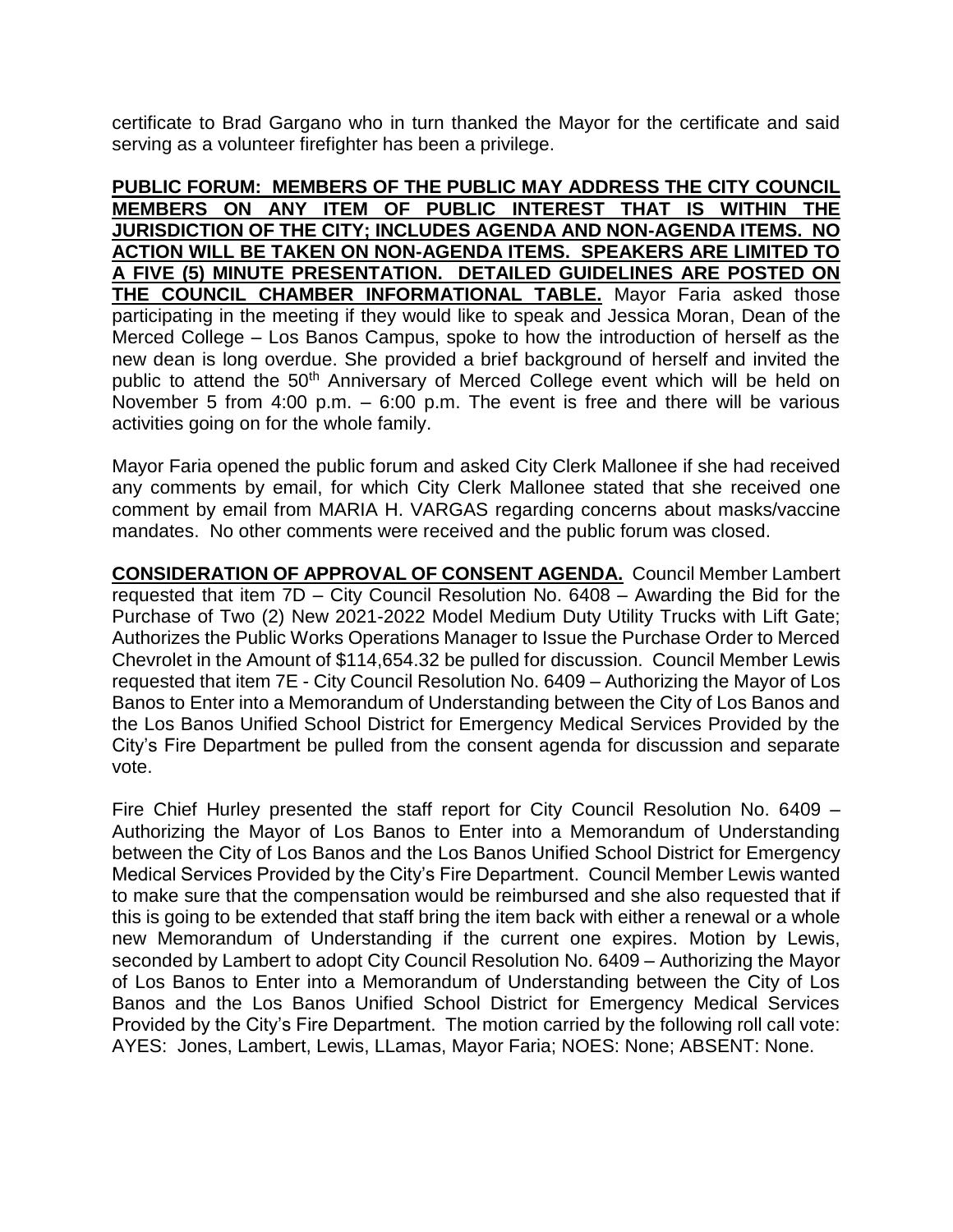Public Works Operations Manager Via presented the staff report for City Council Resolution No. 6408 – Awarding the Bid for the Purchase of Two (2) New 2021-2022 Model Medium Duty Utility Trucks with Lift Gate; Authorizes the Public Works Operations Manager to Issue the Purchase Order to Merced Chevrolet in the Amount of \$114,654.32. Council Member Lambert inquired as to what requirement Santos Ford was unable to meet for which Public Works Operations Manager Via stated that they would not be able to meet the 180-day delivery window.

Motion by Lambert, seconded by LLamas to approve the consent agenda as follows: Check Register for #229135 – #229382 in the Amount of \$909,382.72; First Quarter Investment Report for the 2021/2022 Fiscal Year; Minutes for the October 6, 2021 City Council Meeting; City Council Resolution No. 6408 – Awarding the Bid for the Purchase of Two (2) New 2021-2022 Model Medium Duty Utility Trucks with Lift Gate; Authorizes the Public Works Operations Manager to Issue the Purchase Order to Merced Chevrolet in the Amount of \$114,654.32; City Council Resolution No. 6409 – Authorizing the Mayor of Los Banos to Enter into a Memorandum of Understanding between the City of Los Banos and the Los Banos Unified School District for Emergency Medical Services Provided by the City's Fire Department; City Council Resolution No. 6410 – Reauthorizing Remote Teleconference Meetings of the Legislative Bodies of the City of Los Banos Pursuant to the Provisions of AB 361. The motion carried by the following roll call vote: AYES: Jones, Lambert, Lewis, LLamas, Mayor Faria; NOES: None; ABSENT: None.

#### **CONSIDERATION OF APPROVAL OF CITY COUNCIL RESOLUTION NO. 6411 – TO COMMIT ADDITIONAL FUNDING TO THE POLICE STATION FACILITIES PROJECT.** Finance Director Williams presented the staff report.

There was Council Member and staff discussion regarding how important this project is and how Council is happy to see it moving along. Council thanked Police Department and Finance Staff for their work on getting funding figured out so the project could move forward as quickly as possible.

Motion by Jones, seconded by LLamas to adopt City Council Resolution No. 6411 – to Commit Additional Funding to the Police Station Facilities Project. The motion carried by the following roll call vote: AYES: Jones, Lambert, Lewis, LLamas, Mayor Faria; NOES: None; ABSENT: None.

**CONSIDERATION OF APPROVAL OF CITY COUNCIL RESOLUTION NO. 6412 – ADOPTING A STREET NAMING POLICY.** Community & Economic Development Director Elms, which included a PowerPoint presentation.

There was discussion relating to the fact that the developers of subdivisions would have the initial input as to what the street names would be within their development but staff, if desired, would have the authority to suggest or dictate the theme of the subdivision's street names.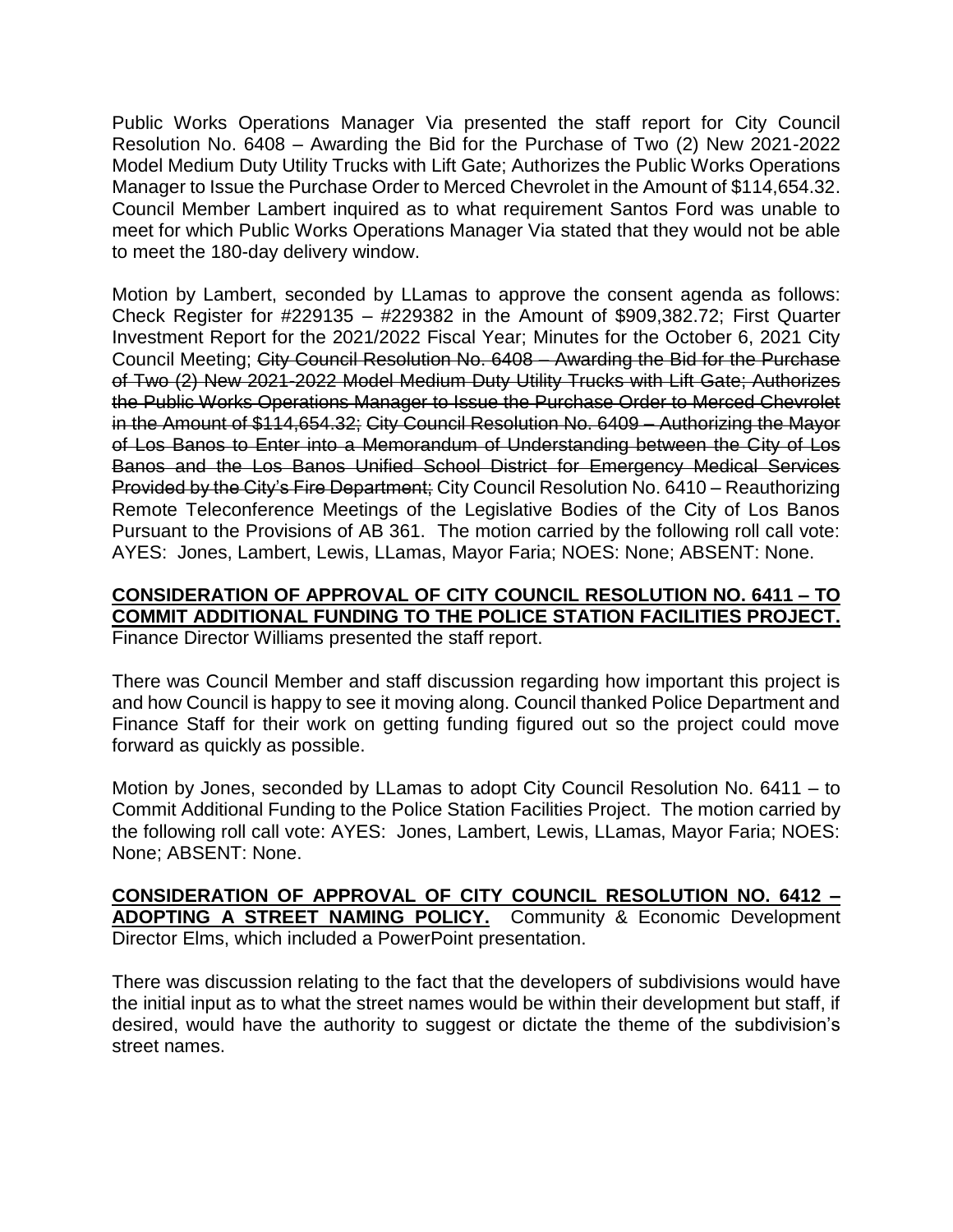Motion by Lewis, seconded by Lambert to adopt City Council Resolution No. 6412 – Adopting a Street Naming Policy. The motion carried by the following roll call vote: AYES: Jones, Lambert, Lewis, LLamas, Mayor Faria; NOES: None; ABSENT: None.

**CONSIDERATION OF APPROVAL TO SOLICIT APPLICATIONS FOR THE MEASURE V CITIZENS OVERSIGHT COMMITTEE AND APPOINTMENT OF THE MAYOR AND MAYOR PRO TEM TO SIT ON THE COMMITTEE TO REVIEW, INTERVIEW AND RECOMMEND APPOINTMENT TO THE CITY COUNCIL AT THE DECEMBER 1, 2021 CITY COUNCIL MEETING.** City Clerk/Human Resources Director Mallonee presented the staff report.

Motion by Lewis, seconded by Lambert to approve solicitation of applications and appoint the Mayor and Mayor Pro Tem to the selection committee. The motion carried by the following roll call vote: AYES: Jones, Lambert, Lewis, LLamas, Mayor Faria; NOES: None; ABSENT: None.

**NOTICE AND ANNOUNCEMENT OF VACANCIES FOR THE FOLLOWING CITY COMMISSIONS/COMMITTEES: AIRPORT ADVISORY COMMISSION – TWO (2) VACANCIES, TWO (2) TWO (2) YEAR TERMS – EXPIRING DECEMBER 31, 2023; ECONOMIC DEVELOPMENT ADVISORY COMMISSION – THREE (3) VACANCIES, THREE (3) TWO (2) YEAR TERMS – EXPIRING DECEMBER 31, 2023; PARKS & RECREATION COMMISSION – TWO (2) VACANCIES, TWO (2) TWO (2) YEAR TERMS – EXPIRING DECEMBER 31, 2023; TREE COMMISSION – THREE (3) VACANCIES, THREE (3) TWO (2) YEAR TERMS – EXPIRING DECEMBER 31, 2023; MEASURE H CITIZENS' OVERSIGHT COMMITTEE – FOUR (4) VACANCIES, TWO (2) UNEXPIRED TERMS – EXPIRING DECEMBER 31, 2022, TWO (2) TWO (2) YEAR TERMS – EXPIRING DECEMBER 31, 2023; MEASURE P COMMITTEE – TWO (2) VACANCIES, TWO (2) THREE (3) YEAR TERMS – EXPIRING DECEMBER 31, 2024.** City Clerk/Human Resources Director Mallonee presented the staff report. Informational item only, no action taken.

**ADVISEMENT OF PUBLIC NOTICES (THREE REPORTS).** Community & Economic Development Director Elms stated there are three public hearings to consider at the next Planning Commission Meeting which will be held virtually on Wednesday, October 27, 2021 at 6:00 p.m. The first item is in consideration of a Conditional Use Permit #2021-07 and Site Plan Review #2021-07 for the use and operation of a financial institution within the Neighborhood Commercial Zoning District. The second item is in consideration of Mobile Food Vendor Permit #2021-02 for Fidel Castaneda Olivares dba Ranch Tacos to be located at 931 E. Pacheco Boulevard. The third item is in consideration of an Existing Facilities and Cottage Food Operation #2021-02 for Tiffane Martinez at 226 San Bruno Street.

**CITY MANAGER REPORT.** City Manager Pinheiro thanked Darrall and Brad Gargano and the Soroptimist organization for their service and contributions to the community. He further thanked Gary Brizzee and the rest of the Police Department staff for the work they have put in to get the new police facilities project moving. He also thanked Finance Director Williams for managing and coordinating the financial side of the project.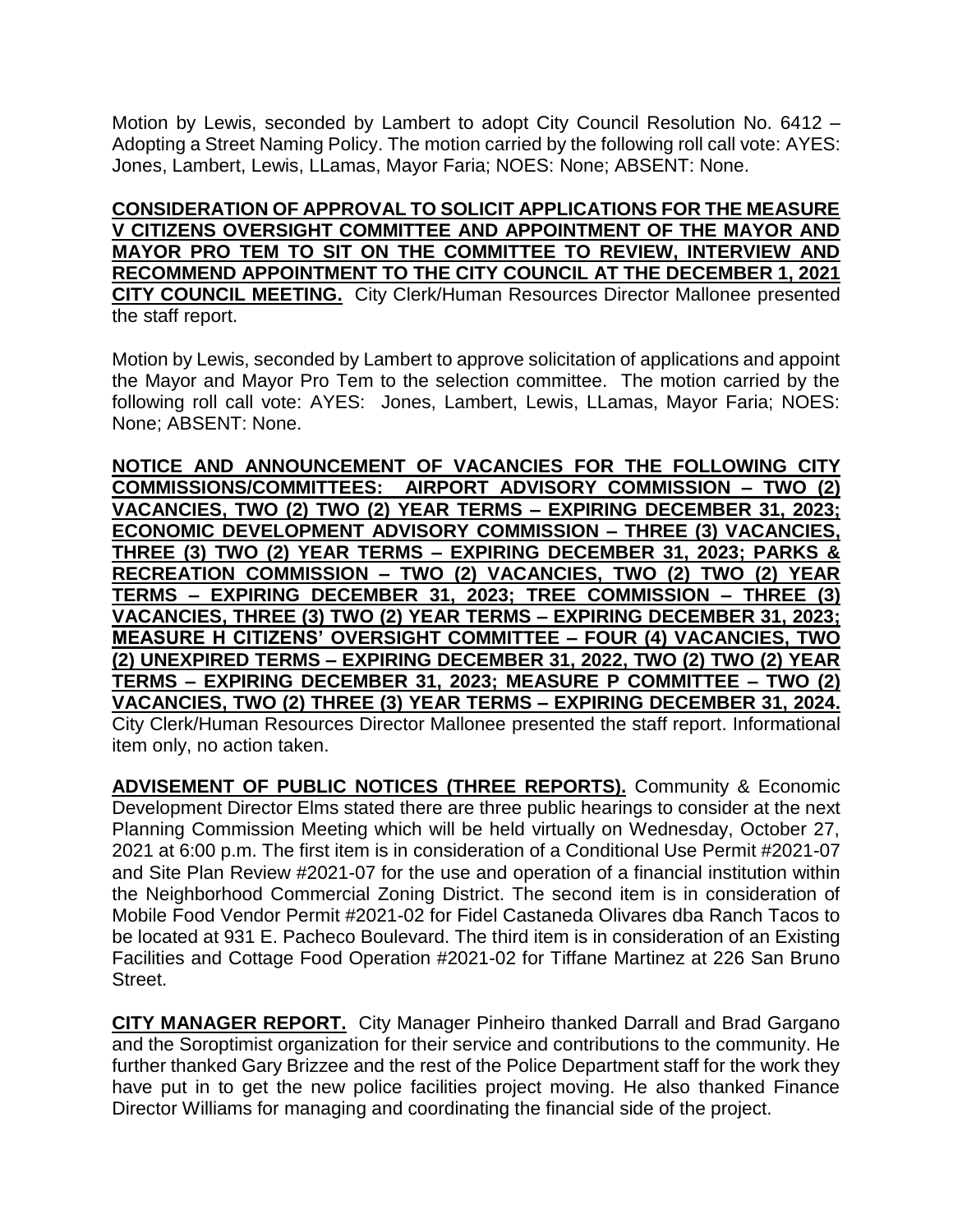## **REPORT/UPDATE ON MERCED COUNTY ASSOCIATION OF GOVERNMENTS (MCAG), PENINSULA CLEAN ENERGY (PCE), AND MEASURE V COMMITTEE.**

Mayor Faria stated that MCAG had their first city-county dinner after quite a long time. The guest speaker at the dinner was from a company who tests high technology automobiles and is currently performing the testing at Castle Air Force Base. There will be job opportunities created out of this site. PCE has finally filled the Community Outreach Specialist for Los Banos and it is Sandra Benetti. Mayor Pro Tem Lewis attended the recent Measure V Committee meeting last week on his behalf. During that meeting, Mayor Faria was voted to be Vice President on the committee.

# **CITY COUNCIL MEMBER REPORTS.**

**REFUGIO LLAMAS:** Council Member LLamas congratulated Sandra Benetti on her new position and thanked her for her years of service to Los Banos. He also thanked the retiring volunteer firefighters for their years of service and thanked staff for all of the work done on the new police station funding.

### **BRETT JONES:** No report.

**DEBORAH LEWIS:** Council Member Lewis thanked Sandra Benetti for her 15 years of service to the City of Los Banos. She is a very good employee and serves more than just her department. She spoke to the Fall Party in the Park event happening this weekend and also about a free smog repair event that will be put on locally by the San Joaquin Valley Air Pollution Control District on Saturday, October 30.

**KENNETH LAMBERT:** Council Member Lambert thanked everyone for their hard work and understands a lot is asked of staff on a regular basis. He thanked Sandra Benetti for her tenure here at the City of Los Banos . He spoke regarding an MMA fighting event that took place at the fairgrounds last weekend and how it was put on by Strike Force and another promoter. During that event he was given a \$107 donation from Strike Force to be used at the dog park. On October 23, there will be a Fall Party in the Park event held in his district at the dog park.

**MAYOR TOM FARIA:** Mayor Faria thanked Parks & Recreation staff for all of the events they put on. He spoke to how some of the Council Members are wearing Breast Cancer Awareness T-shirts that were sold by the Police and Fire Departments in order to raise funds for those who have been affected by cancer in our community. He further spoke about the MMA event that was put on and how the Strike Fitness owners have been his neighbors for years and how he was happy to have helped coordinate this event. He wished his granddaughter Addy a happy birthday.

**CLOSED SESSION – CONFERENCE WITH LABOR NEGOTIATORS, PURSUANT TO GOVERNMENT CODE SECTION 54957.6, AGENCY DESIGNATED REPRESENTATIVES: CITY MANAGER PINHEIRO, CITY ATTORNEY VAUGHN, HUMAN RESOURCES DIRECTOR MALLONEE, FINANCE DIRECTOR WILLIAMS,**